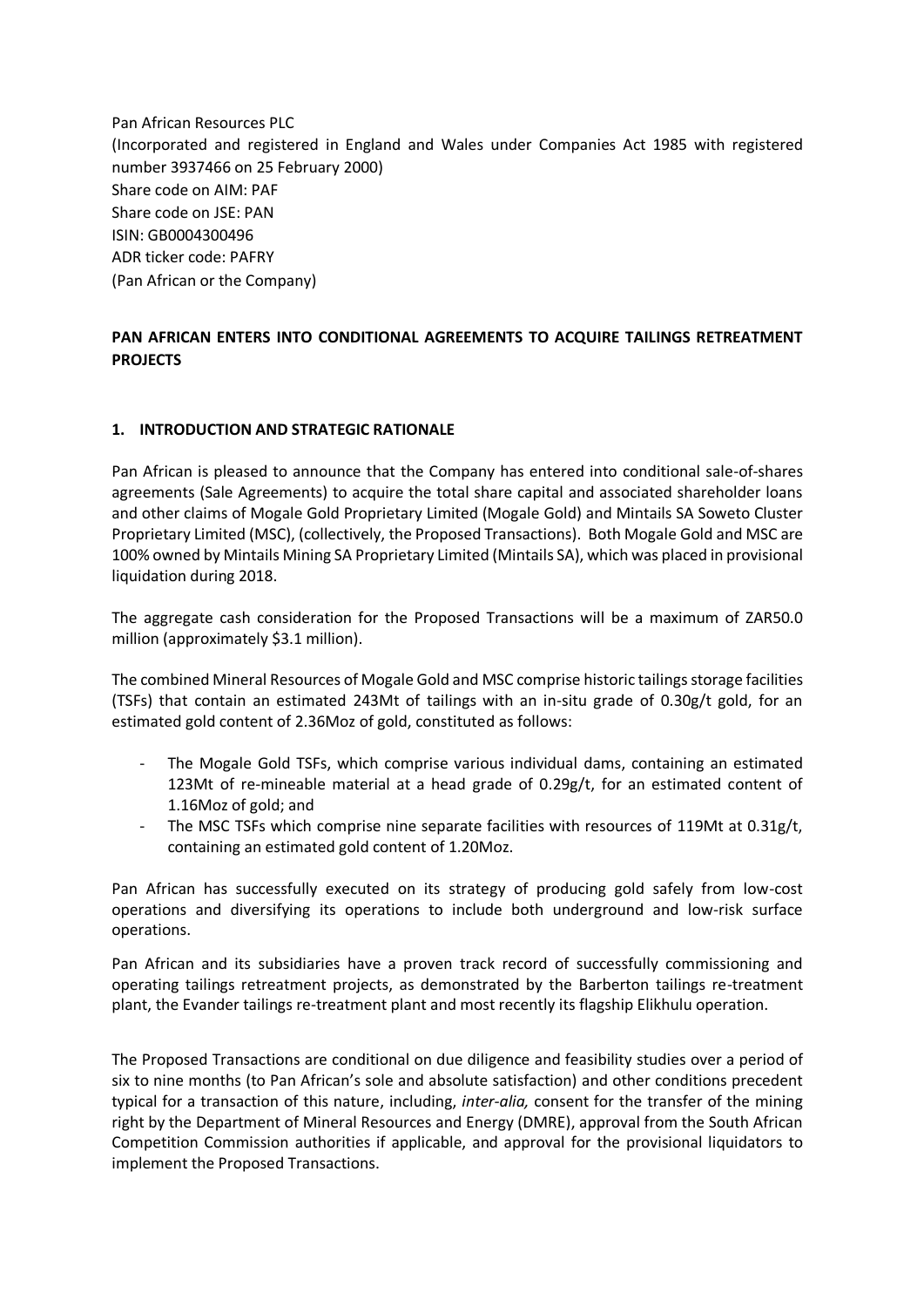Cobus Loots, Pan African's CEO, commented: "*The opportunity to acquire these surface resources complements our strategy of focusing on safe, low cost gold mining opportunities, with the potential to further grow our business by developing projects that meet our stringent investment criteria*".

# **2. BACKGROUND AND HISTORY OF THE ENTITIES TO BE ACQUIRED**

The provisional liquidation of Mintails SA has resulted in an opportunity for Pan African to acquire gold tailings Mineral Resources not previously retreated. As part of the due diligence examination and planned feasibility work, Pan African will evaluate the merits of constructing a large-scale tailings retreatment operation, similar to its Elikhulu operation at Evander.

Details of the legal entities to be acquired under the Proposed Transactions are as follows:

- Mogale Gold the holding company of the TSFs located on the West Rand in South Africa; and
- MSC the holding company of the TSFs located within the Soweto cluster in South Africa.

The Mineral Resources of Mogale Gold and MSC were declared as at 7 February 2013 and reported according to the Australasian Code for Reporting of Exploration Results, Mineral Resources and Ore Reserves (the JORC Code) of 2004 by Mr Peter Camden-Smith, a South African Council for Natural Scientific Professions registered geologist (Registration No. 400078/94 – Management Enterprise Building, Mark Shuttleworth Street, Innovation Hub, Pretoria, South Africa), who acted as the Competent Person for this declaration. Mr Peter Camden-Smith is the owner of an independent geological consultancy firm, Camden Geoserve, based in Boksburg, Gauteng province, South Africa (www.geoserveafrica.com) and was appointed as an independent consultant by Mintails SA for the declaration of the Mineral Resources at the time. Mintails SA has publicly reported these Mineral Resources in its annual Mineral Resources and Mineral Reserves declaration. It is assumed that no significant mining has taken place on these TSF dams since the time of that report due to the effective date of the provisional liquidation. The due diligence will aim to confirm and update the 7 February 2013 Mineral Resource declaration.

## **3. DETAILS OF THE PROPOSED TRANSACTIONS**

Key commercial terms and conditions of the Sale Agreements include the following:

- The acquisition of Mogale Gold, inclusive of the assets, surface rights permits, deposition rights, mining right, water use licence, rehabilitation liabilities and shareholder loans for a cash consideration of ZAR37.5 million (approximately \$2.3 million at an exchange rate of US\$/ZAR:16.25);
- The acquisition of MSC, inclusive of its assets, rehabilitation liabilities and shareholder loans for a cash consideration of ZAR12.5 million (approximately \$0.8 million at an exchange rate of US\$/ZAR:16.25);
- Pan African is afforded a six-month period (with a three-month extension option) for purposes of conducting a due diligence to its sole and absolute satisfaction;
- The Mogale Gold transaction is subject to an approval by the DMRE in terms of Section 11 of the South African Mineral and Petroleum Resources Development Act for the transfer of the issued share capital of Mogale Gold to Pan African; and
- The Proposed Transactions are subject to other regulatory approvals typical for a transaction of this nature and of South African companies in provisional liquidation, including that the provisional liquidators of Mintails SA obtain the necessary approval from the Master of the South African High Court to implement the Proposed Transactions.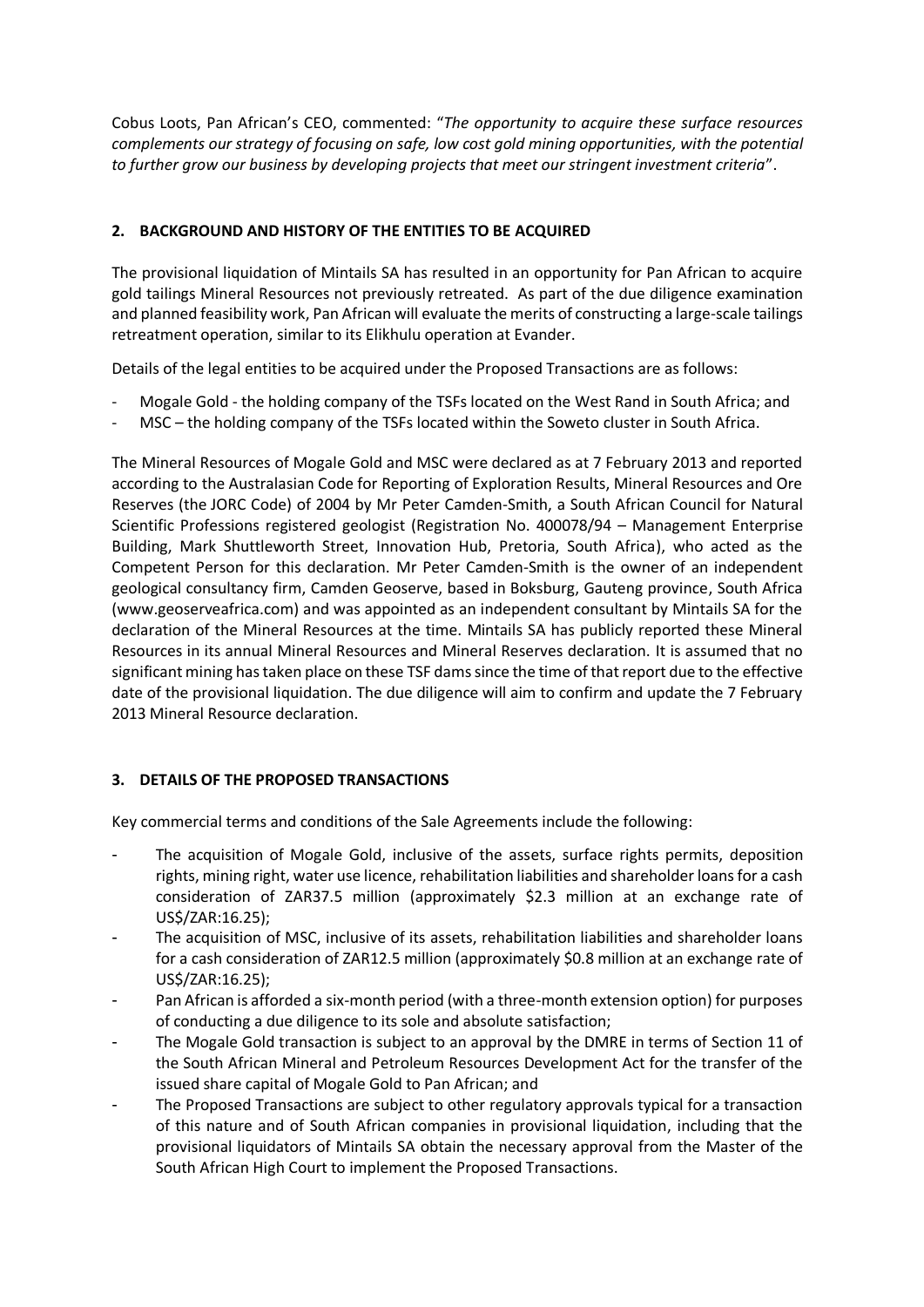The Sale Agreements are not inter-conditional, and Pan African can accordingly acquire either Mogale Gold and/or MSC, at its sole discretion.

The Proposed Transactions are subject to the fulfilment and/or waiver, where appropriate, of the relevant conditions precedent which are to be fulfilled by no later than 5 November 2021, failing which, the Proposed Transactions will be terminated.

The effective date of the Proposed Transactions is expected to be the date by which all conditions precedent have been fulfilled.

### **4. CATEGORISATION OF PROPOSED TRANSACTIONS**

The Proposed Transactions are, separately and collectively, uncategorised transactions and do not involve any related parties in terms of the JSE Listings Requirements or the AIM Rules for Companies and are therefore not subject to shareholder approval.

Rosebank

6 November 2020

Certain information communicated in this announcement was, prior to its publication, inside information for the purposes of Article 7 of Regulation 596/2014.

For further information on Pan African, please visit the Company's website at [www.panafricanresources.com](http://www.panafricanresources.com/)

| Contact information               |                             |
|-----------------------------------|-----------------------------|
| Corporate Office                  | <b>Registered Office</b>    |
| The Firs Office Building          | Suite 31                    |
| 2nd Floor, Office 204             | Second Floor                |
| Cnr. Cradock and Biermann Avenues | 107 Cheapside               |
| Rosebank, Johannesburg            | London                      |
| South Africa                      | EC2V 6DN                    |
| Office: $+27(0)112432900$         | United Kingdom              |
| info@paf.co.za                    | Office: +44 (0)20 7796 8644 |
| Cobus Loots                       | Deon Louw                   |
| Pan African Resources PLC         | Pan African Resources PLC   |
| <b>Chief Executive Officer</b>    | <b>Financial Director</b>   |
| Office: +27 (0)11 243 2900        | Office: +27 (0)11 243 2900  |